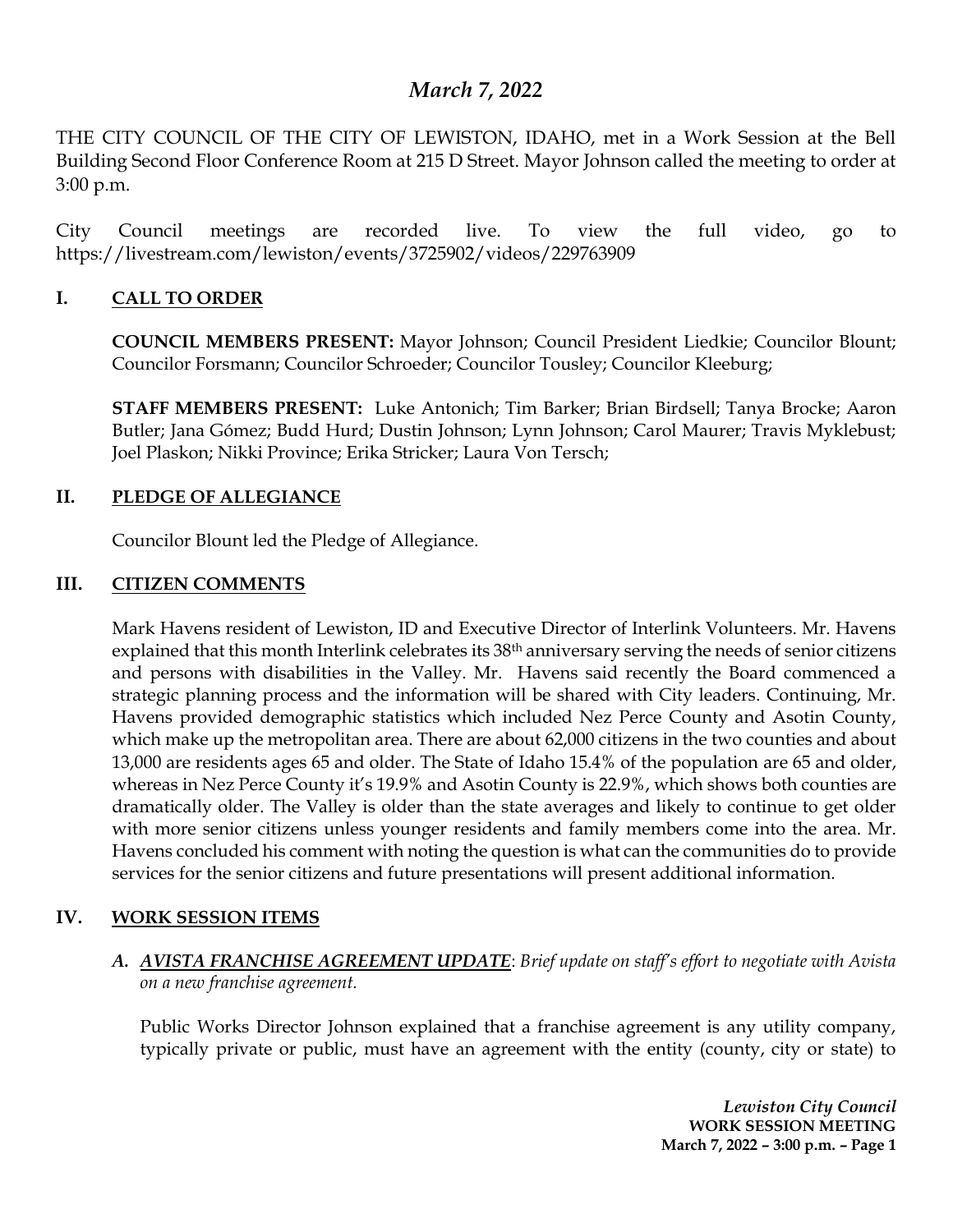operate in the right of way. The current Avista franchise agreement is 25 years and will expire March 10th. The next franchise agreement will consolidate both the gas and electric utilities into one agreement. Mr. Johnson continued that there is currently a working group with Avista that includes Assistant City Attorney Hermann, Public Works Director Johnson, and Administrative Services Director Marsh. The group meets with Mike Tatko from Avista and they go review the agreement line by line and they are in the home stretch. The next step is to finalize the agreement, have it reviewed by both attorneys, and then bring it to Council for adoption by Ordinance.

Councilor Kleeburg questioned if the current contract franchise fee is 1%. Public Works Director Johnson confirmed and said Avista pays 1% of revenue to offset the impact they have on the right of way. This fee has been in place for 23 years, since 1990 and the agreement does not change that.

Mayor Johnson asked if the fees paid from Avista are collected from residents and if so, do the residents know. Public Works Director Johnson explained the residents are notified through language on the bill explaining the costs.

Councilor Kleeburg asked what it would involve if they decide to increase the fee to 3%. City Attorney Gómez said she would have to look it up but there are two ways to raise the franchise fee. The company can raise it, or it can go to the voters but the provision of Avista is not raising it without taking it to a vote.

Mike Tatko, Lewiston-Clarkston Area Manager of Avista explained that to go from 0% to 1% it is a vote by City Council. To go from 1% to either 2 or 3% the utility has the right to do that or go to the voters. Avista has an internal policy that it is up to the taxpayers. Mr. Tatko explained what they have found when municipalities are specific to where the funding is going to go, the results from voters are typically better. Mr. Tatko concluded his comments by saying staff has been wonderful to work with and they are thorough and ask great questions.

## *B. COMMUNITY PARK/MASTER PLAN UPDATE*: *Update of the Community Park Master Plan*

Parks and Recreation Director Barker introduced Kayla Brown with JUB Engineers. Mr. Barker briefly provided history of the project and then gave an update on the project, which includes the entire planning on the site. The primary goal of the City is to serve all age groups and ability levels and to provide a true gathering place for the community. Continuing, Mr. Barker said that last year they advertised for the master plan and JUB was selected by the City through a competitive bid process.

Kayla Brown, Area Manager of Lewis Clark Valley JUB office explained that her assignment started in 2006 and she is excited about the site and the project. They got under contract at the end of July and have several subconsultants that are assisting them in the planning process. A lot of work was done on site in August and completed a design workshop in September. November included a review and selection of a preferred alternative and the presentation of the preferred alternative to City Council in December. January and February consisted of reviewing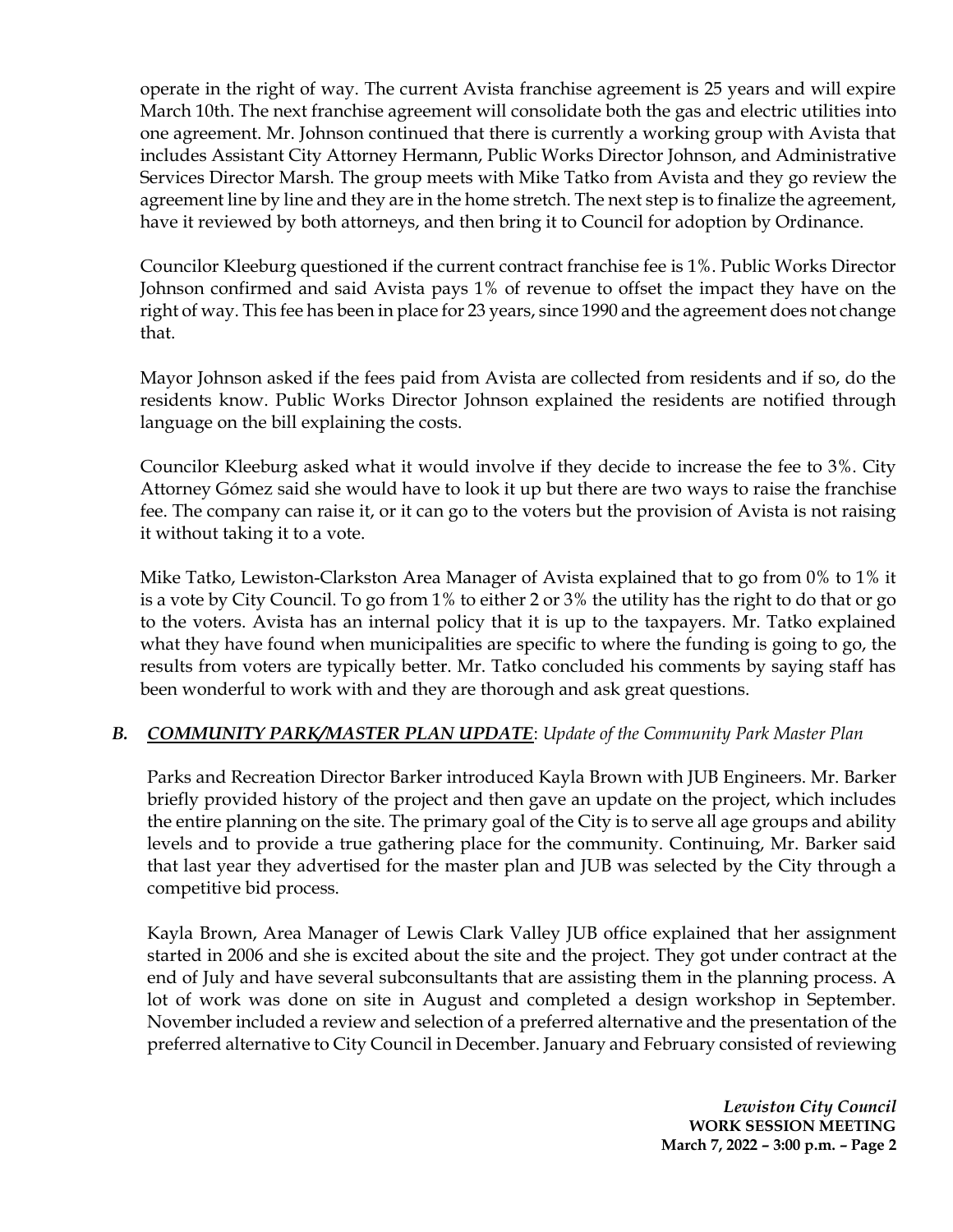comparable facilities and finishing 3D modeling of the park site and initiating cost estimator work. Ms. Brown concluded her presentation by explaining March will consist of finalizing the 3D model rendering, completion of the cost estimate and website, and advertising for public review.

Council President Liedkie asked who the subcontractors were. Ms. Brown responded Clearwater Economic Development Association (CEDA), FCS, Triple C and Water Design.

Mayor Johnson said the sooner they have funding estimates the better, as there are a lot of other projects and Councilors will need to prioritize funding decisions.

### *C. ALCOHOL LICENSING FEES: Overview of the alcohol licensing process and fees*

Business Licensing Coordinator Stricker provided a run-through of the staff report which provides an overview of alcohol licensing provisions, licensing fees, current alcohol licenses and the renewal process, as well as a three-year summary of licensing and revenue data. The staff report also provided a summary of the tasks and responsibilities of the Business Licensing Coordinator.

Councilor Blount explained that he requested the fees be put on the agenda, as the last few years have been pretty tough on restaurants, bars and smaller businesses. Councilor Blount was looking at a 20% reduction to bring the liquor license to an even \$450, which would be his recommendation.

Council President Liedkie stated her concern is there are other businesses that struggle and she would like to see what can be done to help all businesses in general. Councilor Blount agreed.

Mayor Johnson clarified that the reduction would be anywhere from \$8,500 to \$57,000. Ms. Stricker confirmed.

Councilor Schroeder expressed concern in regards to how the 20% reduction in the budget could affect the employees.

After further discussion, Mayor Johnson clarified that the consensus is to direct staff to run different scenarios related to business licensing fees.

City Attorney Gómez recommended that they make a motion and take a vote at the end of the agenda under the Future Topics section.

### *D. PERSONNEL POLICY AMENDMENTS: Overview of the proposed amendments to the Personnel Policy*

Human Resources Director Province presented the personnel policy revisions that presented some concerns from new leadership. Changes included wording modifications to Sections 403,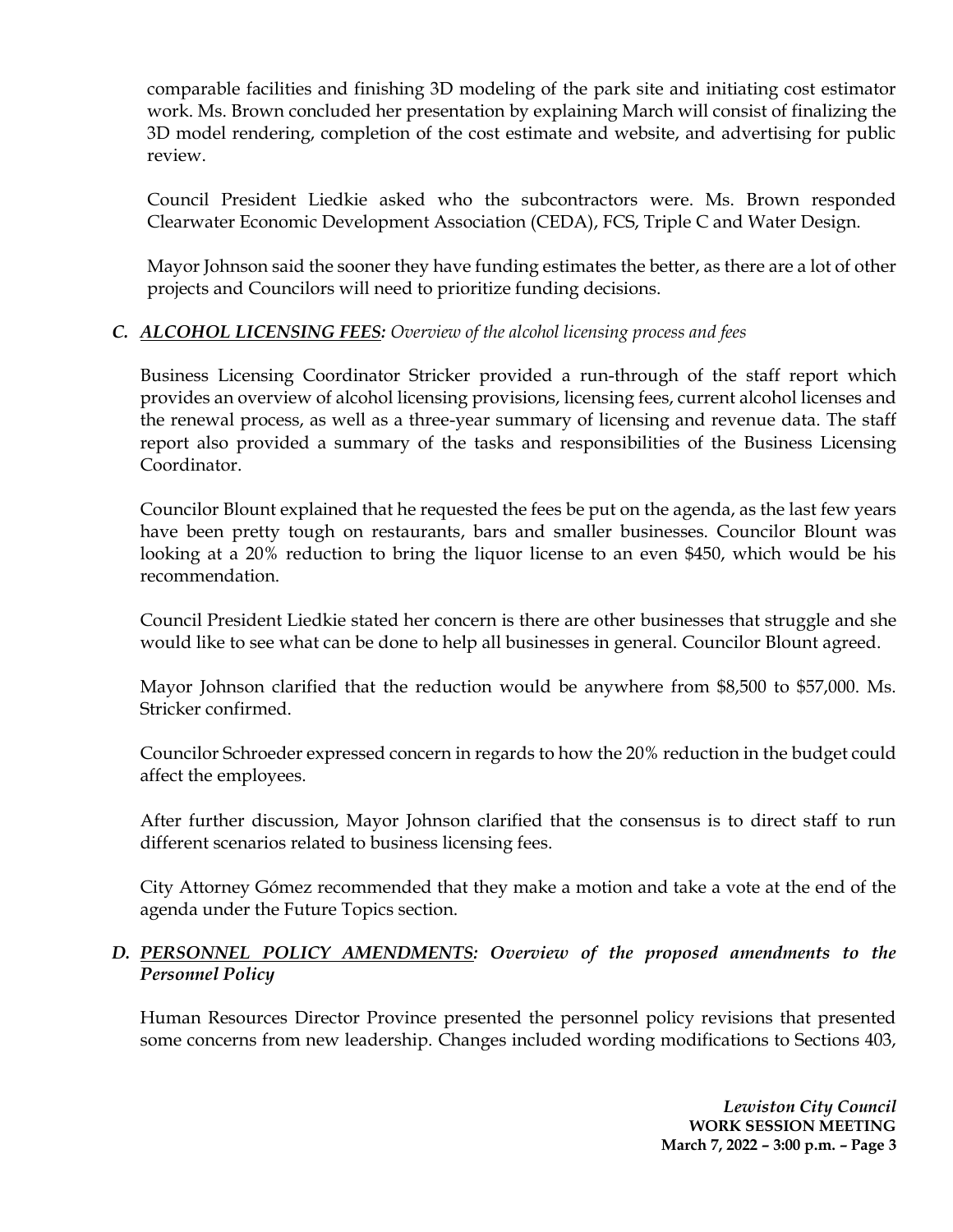407, 410 and 510, removal of Section 602, addition of a sentence to Section 604, and clarifying language to Section 615.

Moving on to Section 606, Ms. Province questioned if the City Council wants to continue providing an additional 33% city pay to employees who are off work or allow the employee to utilize accrued leave for 33% of their pay. Ms. Province explained that if the worker's compensation pay is adjusted, the change would only affect non-represented employees until the unions collective bargaining agreements can be negotiated.

After discussion, Councilors agreed to allow the employee to utilize accrued leave for 33% of their pay for Section 606 relating to Worker's Compensation.

## *E. LEWISTON CITY CODE – CHAPTER 2: Discussion on potential changes to Chapter 2 of the Lewiston City Code regarding City Administration*

City Attorney Gómez reviewed the changes that the subcommittee had been working on and noted Public Information Officer Maurer would be providing an update on the public outreach regarding the form of government.

Ms. Gómez explained there is no procedure in Idaho Code outlining how or when power transfers to the Council President so the questions for City Council were if they wanted additional detail, a time and/or distance element, and if the Mayor should be required to provide written notice to the Council President. After discussion, a majority of Councilors were for leaving the section less detailed.

Continuing, Ms. Gómez reviewed the second question related to City Council and Mayor Comments on agendas. The questions for Council were if they were in favor of keeping the agenda as-is, keeping the agenda as-is but adding a reminder, removing councilor comments from the agenda, or adding a City boards and commissions liaison updates section to the agenda. After discussion, Councilors agreed to keep the agendas as-is and add a reminder, along with the addition of a section for City Boards and Commissions Liaison updates.

Ms. Gómez then reviewed the third question and explained the appointed officers of the City includes the City Treasurer/Chief Financial Officer, the City Clerk and the City Attorney. The question for the City Council is whether they would like to designate any other City employees as "appointive officers". After discussion, Ms. Gómez thanked the Council for their feedback and stated the subcommittee would review the section further.

Public Information Officer Maurer put together a handout that provided City Council with information related to a meeting that would gather public input relating to the communities preferred type of election. The different types of elections included at-large, districts, or seats. The meeting would be in April and open for discussion and public input. After the event, an online survey would be prepared and Ms. Maurer would gather feedback.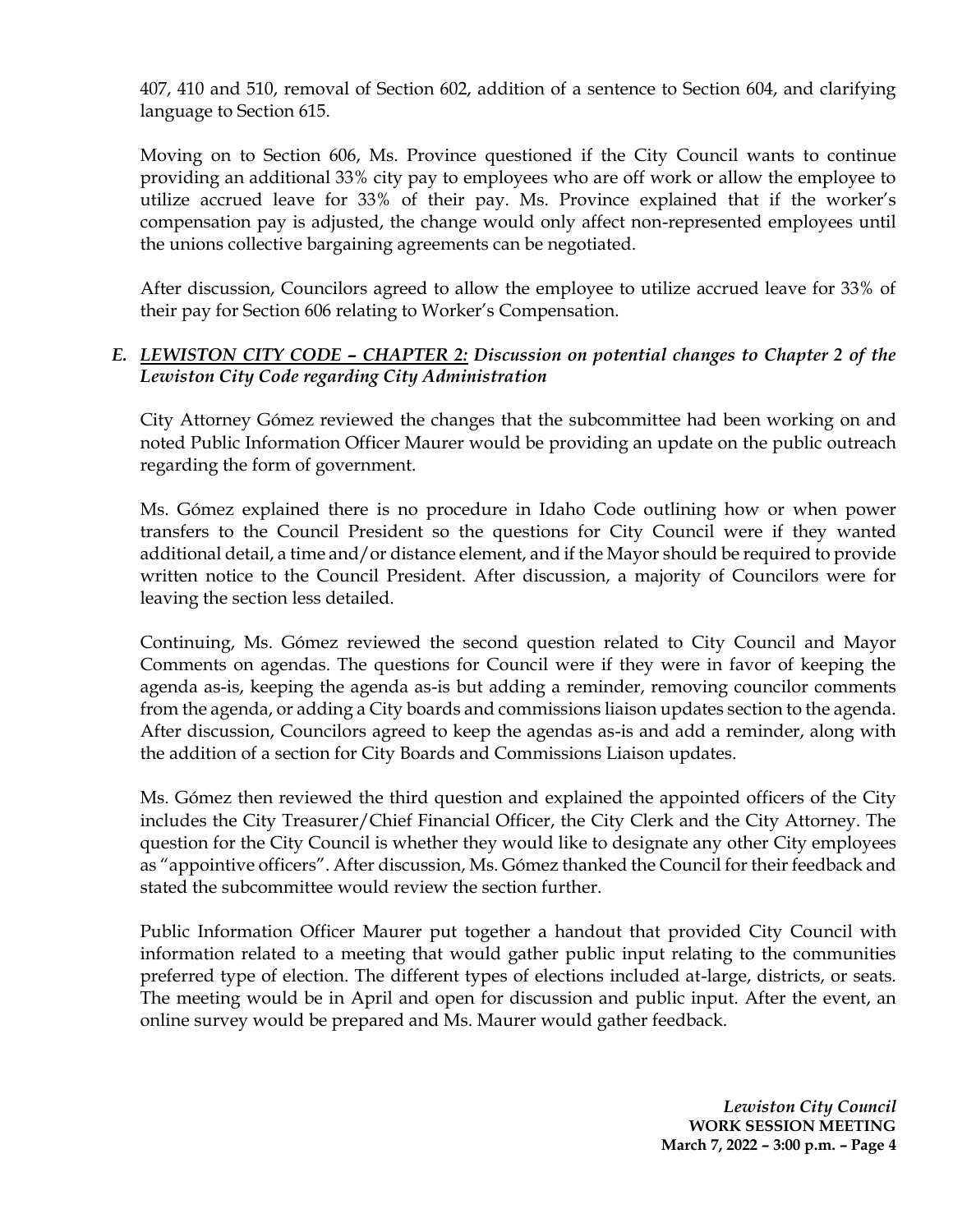## *F. JUNIPER DRIVE CROSSING: Updated on Citizen's concern regarding the pedestrian crossing*

Public Works Director Johnson recognized the efforts of a concerned citizen, Ashely Blake and said the concerns were regarding the safety of pedestrians on Juniper Drive. A site visit was conducted and traffic data was collected. Mr. Johnson explained the underlying conditions include ramps not meeting current ADA standards and low visibility due to the location being a hill on a curve. Mr. Johnson provided images of the visibility concerns and explained possible solutions include the upgrade of pedestrian ramps, cleanup of vegetation encroaching site vision, relocate ramps to better match pedestrian demand, provide advanced warning and pedestrian refuge, or increase traffic enforcement.

Concluding his presentation, Mr. Johnson said the next steps would be to determine the cost, continue to monitor the situation and a determination made on the preferred design/layout. Mr. Johnson said they would also coordinate with Schweitzer Engineering and Royal Plaza to see how they would like to participate.

### *G. UPDATE ON AXON RADIOS: Update on Axon Contract for body cameras, car cameras, Tasers and interview room cameras*

Chief Hurd explained that AXON provides a one stop solution to what the public and the court system has grown to expect from officers everywhere. The Police Department has the ability to have an integrated system where Taser activations immediately turn on body cameras and in car cameras, as well as all the other officers in the immediate vicinities cameras as well. The Police Department can leverage AXON with their Tasers, cameras, and robust evidence. Continuing, Chief Hurd commented that Taser is changing the look of the Taser to make it look and feel less like a regular firearm. The body cameras have unlimited video storage and a new microphone to reduce wind noise and improve audio clarity. The new fleet camera systems are forward facing and also have a prisoner compartment camera.

Chief Hurd then provided data relating to the cloud storage. As of April 2017, there are 71,509 videos currently in cloud storage. Additionally, videos shared for discovery and public records requests included 4,900 in 2020, 8,545 in 2021 and 1,052 (so far) in 2022. Lastly, he provided a comparison of prices between the three companies, Axon, WatchGuard, and Body Worn by Utility. The price for Axon is \$104,090.46 per year versus \$99,944 per year for WatchGuard and \$133,104 per year for Body Worn by Utility. Axon is the best option because it includes the 49 body cameras/Tasers, 14 patrol car cameras, and 2 interview rooms. Neither WatchGuard nor Body Worn by Utility provide cameras in the interview rooms and to do so would increase the costs.

### *H. COUNCIL REQUESTS: Discussion regarding Council expenditures*

Mayor Johnson explained some administrative changes relating to the travel policy were in review and facilities put together a pamphlet/booklet for paint and office which will bring efficiency, consistency, and cost savings down the road.